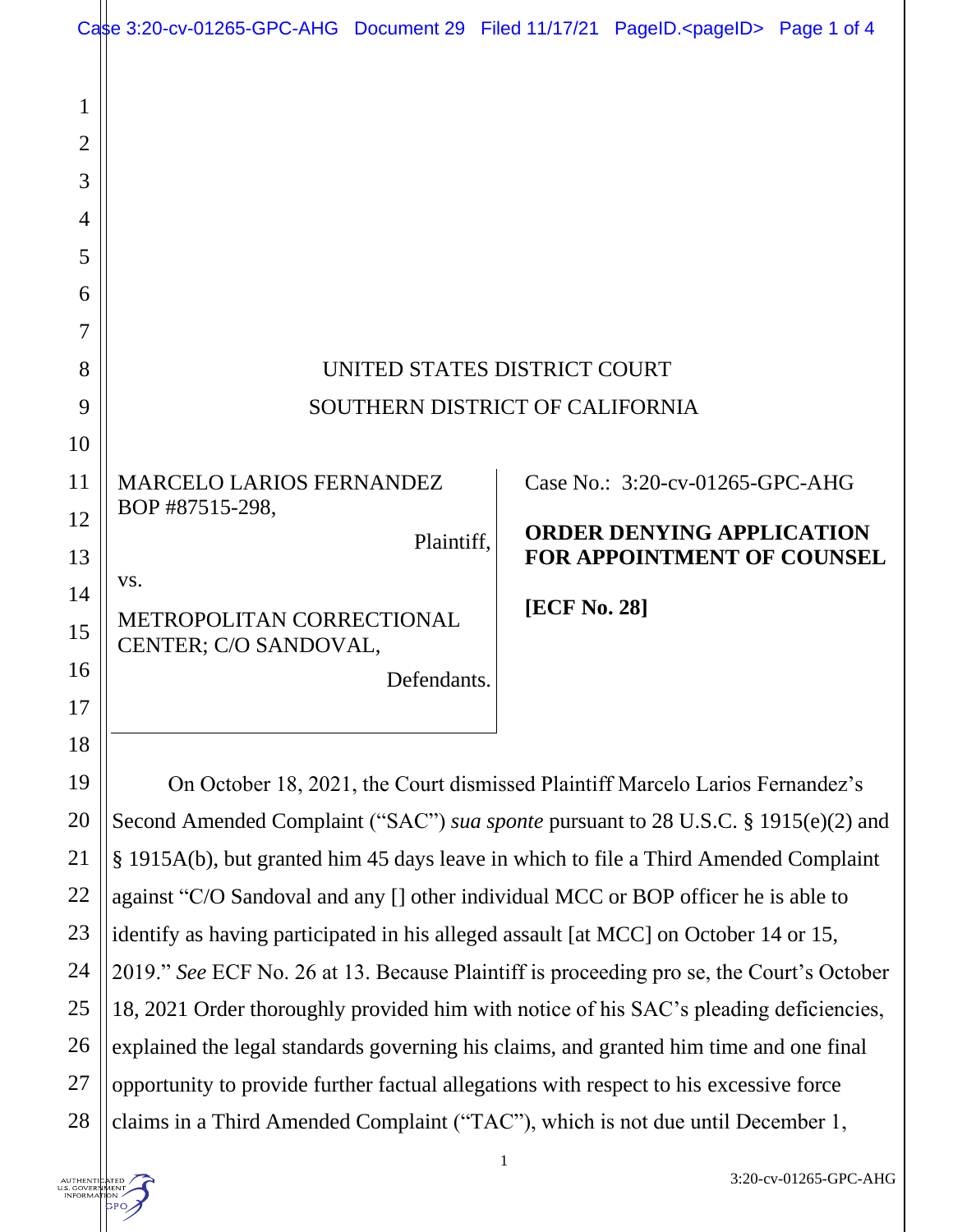1 2 2021. *See id.* at 8–12. Plaintiff has yet to file his TAC, but has since filed an Application for Appointment of Counsel. *See* ECF No. 28.

3

4

5

6

7

8

9

10

11

12

14

15

17

18

19

20

21

22

23

25

27

## **I. Application for Appointment of Counsel**

Plaintiff has been granted leave to proceed *in forma pauperis* in this case pursuant to 28 U.S.C. § 1915(a). *See* ECF No. 4. He claims the appointment of counsel would help resolve the matter because the "intricacies of law & civil court are beyond [his] understanding," and he will "most definitely lose [his] case without professional help." *See* ECF No. 28 at 1.

13 16 However, there is no constitutional right to counsel in a civil case. *Lassiter v. Dept. of Social Servs.*, 452 U.S. 18, 25 (1981); *Palmer v. Valdez*, 560 F.3d 965, 970 (9th Cir. 2009). And while 28 U.S.C. § 1915(e)(1) grants the district court limited discretion to "request" that an attorney represent an indigent civil litigant, *Agyeman v. Corr. Corp. of America*, 390 F.3d 1101, 1103 (9th Cir. 2004), this discretion may be exercised only under "exceptional circumstances." *Id.*; *see also Terrell v. Brewer*, 935 F.2d 1015, 1017 (9th Cir. 1991). A finding of exceptional circumstances requires the Court "to consider whether there is a 'likelihood of success on the merits' and whether 'the prisoner is unable to articulate his claims in light of the complexity of the legal issues involved.'" *Harrington v. Scribner*, 785 F.3d 1299, 1309 (9th Cir. 2015) (quoting *Palmer*, 560 F.3d at 970). As presented in his First and Second Amended Complaints, Plaintiff's excessive force claims fail to demonstrate either a likelihood of success on the merits or the legal complexity required to warrant appointment of counsel pursuant to 28 U.S.C.

§ 1915(e)(1). *See Terrell*, 935 F.3d at 1017; *Palmer*, 560 F.3d at 970.

24 26 28 First, while Plaintiff may not be formally trained in law, his allegations, as liberally construed, *see Erickson v. Pardus*, 551 U.S. 89, 94 (2007), show he nevertheless is fully capable of articulating the facts and circumstances relevant to his purported cause of action, which does not at this stage of the case appear to be legally complex. *Agyeman*, 390 F.3d at 1103; *Wilborn v. Escalderon*, 789 F.2d 1328, 1331 (9th Cir. 1986) ("[T]he need for . . . discovery does not necessarily qualify the issues involved as 'complex.'").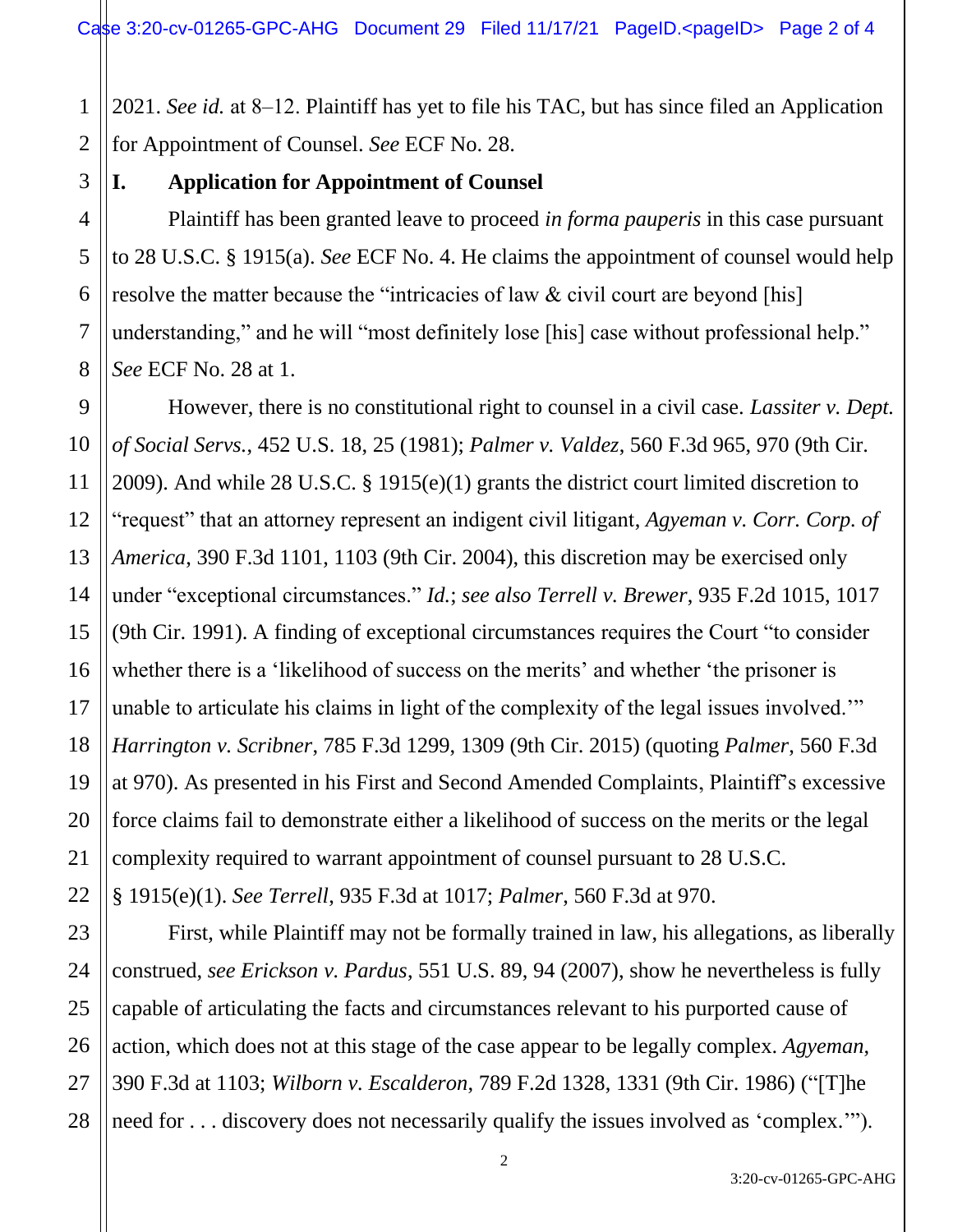1 2 3 4 5 6 7 8 9 10 11 12 13 14 Plaintiff claims he is likely to lose if he is not represented. *See* ECF No. 28 at 1. Indeed "any pro se litigant certainly would be better served with the assistance of counsel." *Rand v. Rowland*, 113 F.3d 1520, 1525 (9th Cir. 1997), *on reh'g en banc*, 154 F.3d 952 (9th Cir. 1998). But that is not the test, and Plaintiff has already demonstrated his ability to petition the court for relief via multiple letters and motions for extension of time, a request for expedited discovery, a motion for U.S. Marshal service, and a notice of change of address. *See, e.g.*, ECF Nos. 6, 9, 12, 13, 16, 23, 25; *Rand*, 113 F.3d at 1525 (finding appointment of counsel not warranted where pro se litigant's "papers were generally articulate and organized," despite the fact that they "they did not achieve the quality of papers that might have been prepared by a lawyer."); *Bernhardt v. Cty. of Los Angeles*, No. CV 99-10121-GHK (MC), 2005 WL 8165401, at \*1 (C.D. Cal. Apr. 15, 2005) (denying appointment of counsel where pro se litigant claimed she was "likely to lose th[e] case simply because of her inability to prosecute her important claims absent representation by a lawyer.").

15 16 17 18 19 20 22 23 24 25 26 27 28 Second, for the reasons discussed fully in the Court screening Orders, Plaintiff's claims required *sua sponte* dismissal pursuant to 28 U.S.C. § 1915(e)(2)(B)(ii) and § 1915A(b)(1). *See* ECF Nos. 4, 26. Thus, while he has been granted leave to amend his claims in his TAC, it is simply too soon to tell whether he will be likely to succeed on the merits of any excessive force claim for relief against C/O Sandoval or any other MCC or BOP official he has yet to identify. *See e.g., Cano v. Taylor*, 739 F.3d 1214, 1218 (9th Cir. 2014) (affirming denial of counsel where prisoner could articulate his claims in light of the complexity of the issues involved, and did not show likelihood of succeed on the merits); *Atwood v. Burke*, No. 17cv1315-MMA (BLM), 2018 WL 5784803, at \*1 (S.D. Cal. Nov. 5, 2018) (denying motion for appointment of counsel in part because likelihood of success on the merits was not clear at the preliminary stage of proceedings); *Garcia v. Smith*, 2012 WL 2499003, at \*3 (S.D. Cal. June 27, 2012) (noting that even if claims survive a motion to dismiss, it is often "too early to determine the likelihood of success on the merits" at the pleading stage).

21